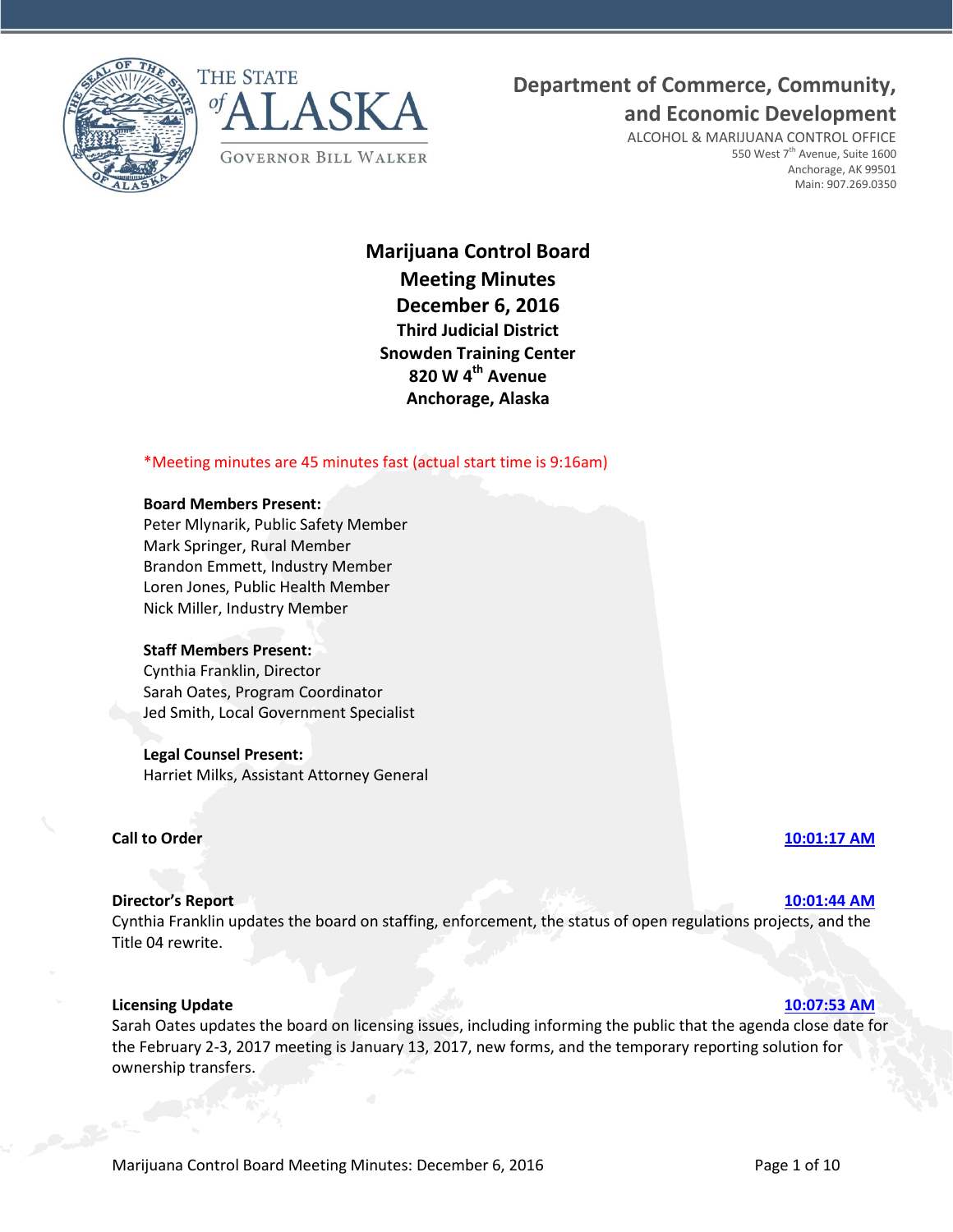Marijuana Control Board Meeting Minutes: December 6, 2016 **Page 2 of 10** Page 2 of 10

Harriet Milks reminds the public that the creation of Form MJ-17a is merely an administrative accommodation until IT can create the online transfer application, and that the creation of this form in no way changes the obligation of licensees under the regulations.

Cynthia Franklin clarifies that the intent is similar to the temporary approval for alcohol, which allows the new ownership to operate the license until all approvals allow for the transfer to be completed.

### **Approval of Agenda [10:19:03 AM](ftr://?location="ABC Board"?date="06-Dec-2016"?position="10:19:03"?Data="32c0ee3a")**

Mark Springer motions to approve the agenda. Brandon Emmett seconds the motion. None opposed.

### **October 28 & November 10, 2016 Meeting Minutes [10:19:14 AM](ftr://?location="ABC Board"?date="06-Dec-2016"?position="10:19:14"?Data="644b0526")**

Mark Springer motions to approve the October 28 and November 10, 2016 meeting minutes. Brandon Emmett seconds the motion. None opposed.

### **Public Testimony [10:19:44 AM](ftr://?location="ABC Board"?date="06-Dec-2016"?position="10:19:44"?Data="34869495")**

No public testimony given.

#### **Board Governance [10:20:46 AM](ftr://?location="ABC Board"?date="06-Dec-2016"?position="10:20:46"?Data="1504a524")**

Harriet Milks requests that the board members disclose any changes to potential conflicts covered under the Ethics Act.

No changes reported.

#### **Enforcement Update [10:21:28 AM](ftr://?location="ABC Board"?date="06-Dec-2016"?position="10:21:28"?Data="cc405a34")**

James Hoelscher and Joe Bankowski give an update on enforcement activity, which licenses are currently operating, and current marijuana revenue.

James Hoelscher requests board input on advertisement restrictions, specifically whether an establishment's logo on items like fliers and cards would constitute advertisement. He additionally voices concerns about radio and newspaper advertisements, and marijuana ads that are placed on material of other types of businesses.

Peter Mlynarik suggests that the board members discuss this tomorrow after they've had time to review the regulations tonight.

#### **New Proposed Regulations Projects [10:41:00 AM](ftr://?location="ABC Board"?date="06-Dec-2016"?position="10:41:00"?Data="ab017630")**

Brandon Emmett motions to amend the regulation pertaining to a change in the operating plan requiring board approval.

Peter Mlynarik seconds the motion.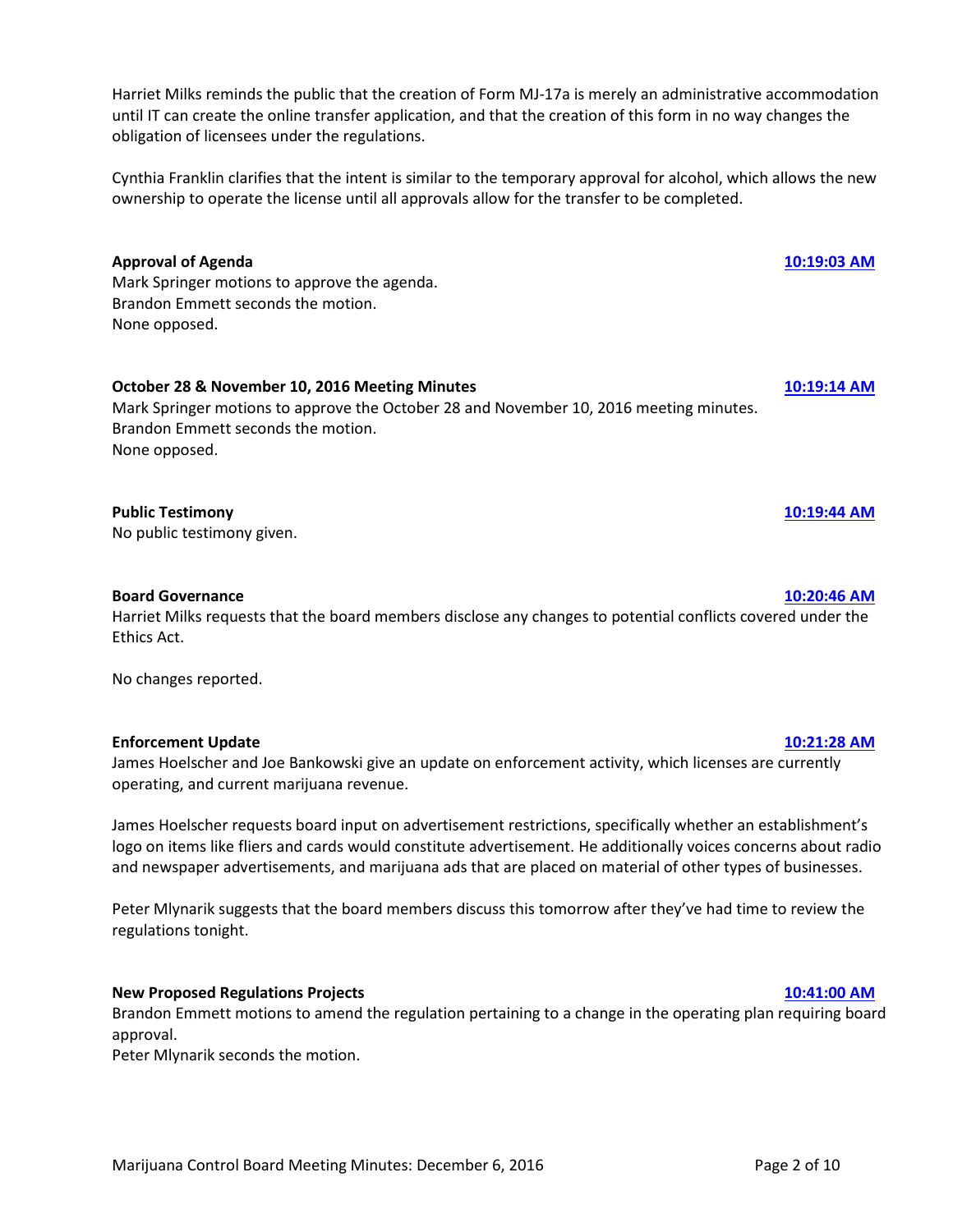Sarah Oates reminds the board that at the previous board meeting, the board delegated the authority to the Director to temporarily approve operating plan changes until final board approval, which covers Mr. Emmett's concerns about holding up an establishment's operations.

Peter Mlynarik withdraws his second.

#### **Operating Plan Changes**

# **10004 Talkeetna Herb Company [10:46:43 AM](ftr://?location="ABC Board"?date="06-Dec-2016"?position="10:46:43"?Data="c0f980b1")**

Mark Springer motions to approve the operating plan change for license 10004. Brandon Emmett seconds the motion. Motion carries unanimously.

#### **10112 Great Alaskan Bud Company [10:48:10 AM](ftr://?location="ABC Board"?date="06-Dec-2016"?position="10:48:10"?Data="9c488e5f")**

Mark Springer motions to approve the operating plan change for license 10112. Brandon Emmett seconds the motion. Motion carries unanimously.

#### **10284 Catalyst Cannabis Company [10:49:32 AM](ftr://?location="ABC Board"?date="06-Dec-2016"?position="10:49:32"?Data="944b8ce1")**

Nick Miller recuses himself from discussion and voting.

Jason Brandeis, legal counsel, and Will Schneider identify themselves for the record and inform the board that the changes are mostly just clarifying portions of the original operating plan submitted, as well as adding two additional grow rooms.

Mark Springer motions to approve the operating plan changes for license 10284. Brandon Emmett seconds the motion. Motion carries unanimously.

#### **New Standard Marijuana Cultivation Facility Applications**

#### **10061 High Tide Farms, LLC [10:58:31 AM](ftr://?location="ABC Board"?date="06-Dec-2016"?position="10:58:31"?Data="f299045e")**

Nick Miller rejoins the meeting.

Mark Springer motions to approve license 10061 with delegation. Brandon Emmett seconds the motion.

Lance Wells, legal counsel, and Kyle Lutz, applicant, identify themselves for the record and answer board questions.

Motion to approve the license with delegation carries unanimously.

#### **10092 American Growers Company, LLC [11:05:59 AM](ftr://?location="ABC Board"?date="06-Dec-2016"?position="11:05:59"?Data="2241a29d")**

Mark Springer motions to approve license 10092 with delegation. Brandon Emmett seconds the motion.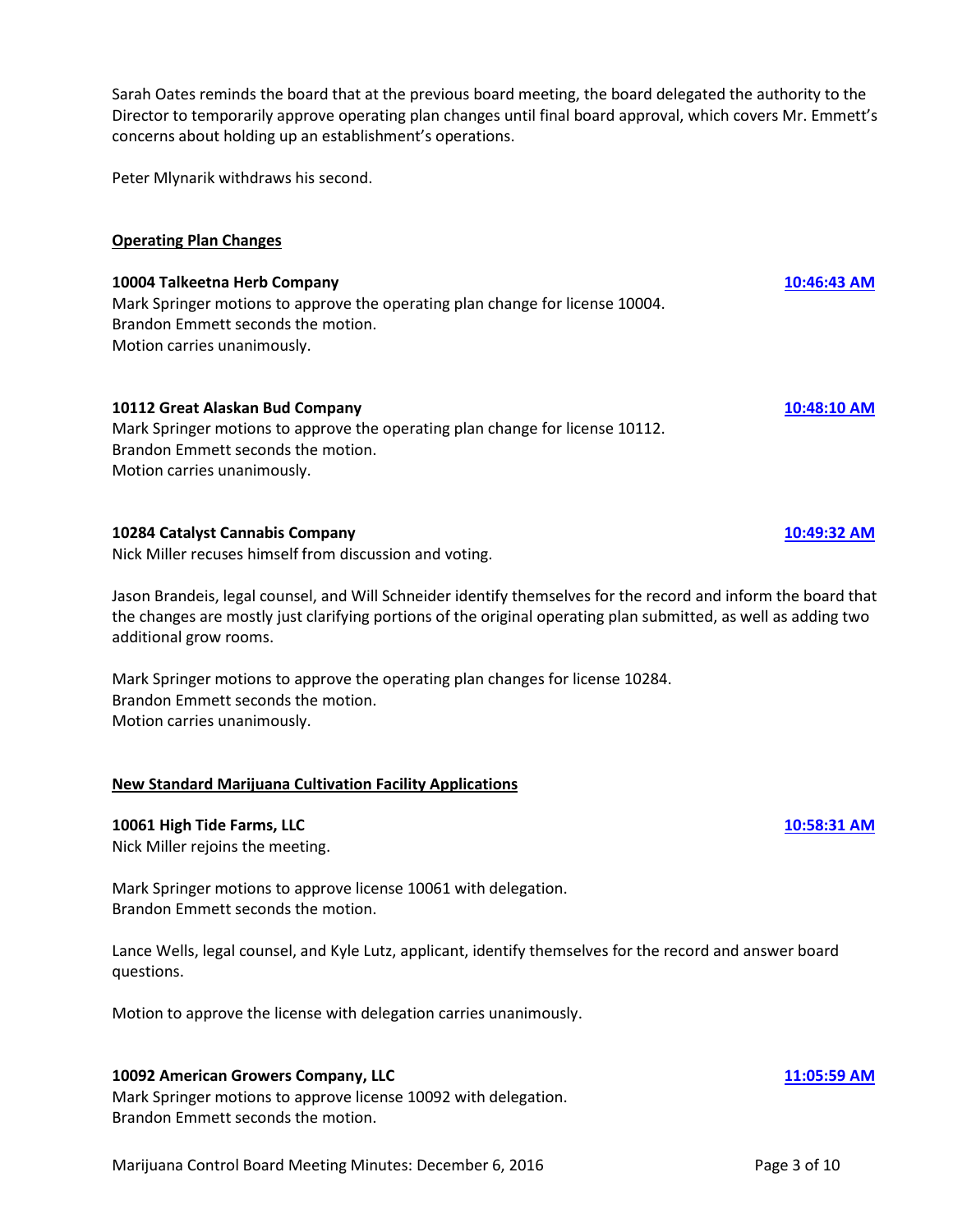John Dupier identifies himself for the record and answers board questions.

Mark Springer suggests that the delegation include the requirement that the licensee obtain a marijuana handler permit.

Cynthia Franklin informs the board that her post-board meeting letter to the applicant includes this requirement.

Loren Jones requests that the delegation includes more detailed answers to the questions on Page 9 of 19 and Page 13 of 19 of Form MJ-01.

**BREAK [11:15:17 AM](ftr://?location="ABC Board"?date="06-Dec-2016"?position="11:15:17"?Data="c2aadbd7")**

Motion to approve the license with delegation carries unanimously.

#### **10135 Musky Ox [11:28:12 AM](ftr://?location="ABC Board"?date="06-Dec-2016"?position="11:28:12"?Data="771472a5")**

Mark Springer motions to approve license 10135 with delegation. Brandon Emmett seconds the motion.

Jana Weltzin, legal counsel, and Jonathan Mansker, applicant, identify themselves for the record and answer board questions.

Ms. Weltzin informs the board that on the last page of MJ-04, there is indication that there will be a fence, but the applicant does not intend to have one at this time. She states that if the applicant does have a fence, he will submit the proper form.

Motion to approve the license with delegation carries unanimously.

#### **10265 Kush Kingdom, LLC [11:37:08 AM](ftr://?location="ABC Board"?date="06-Dec-2016"?position="11:37:08"?Data="b95b5686")**

Mark Springer motions to approve license 10265 with delegation. Brandon Emmett seconds the motion.

Lance Wells, legal counsel, George Davenport, general manager, Mike Lee, translator, and Hye Jin Lee, applicant, identify themselves for the record and answer board questions.

Motion to approve the license with delegation carries unanimously.

#### **10514 Boreal, Inc. [11:42:36 AM](ftr://?location="ABC Board"?date="06-Dec-2016"?position="11:42:36"?Data="4da171d0")**

Mark Springer motions to approve license 10514 with delegation. Brandon Emmett seconds the motion.

Kristopher Thompson identifies himself for the record and answers board questions.

Motion to approve the license with delegation carries unanimously.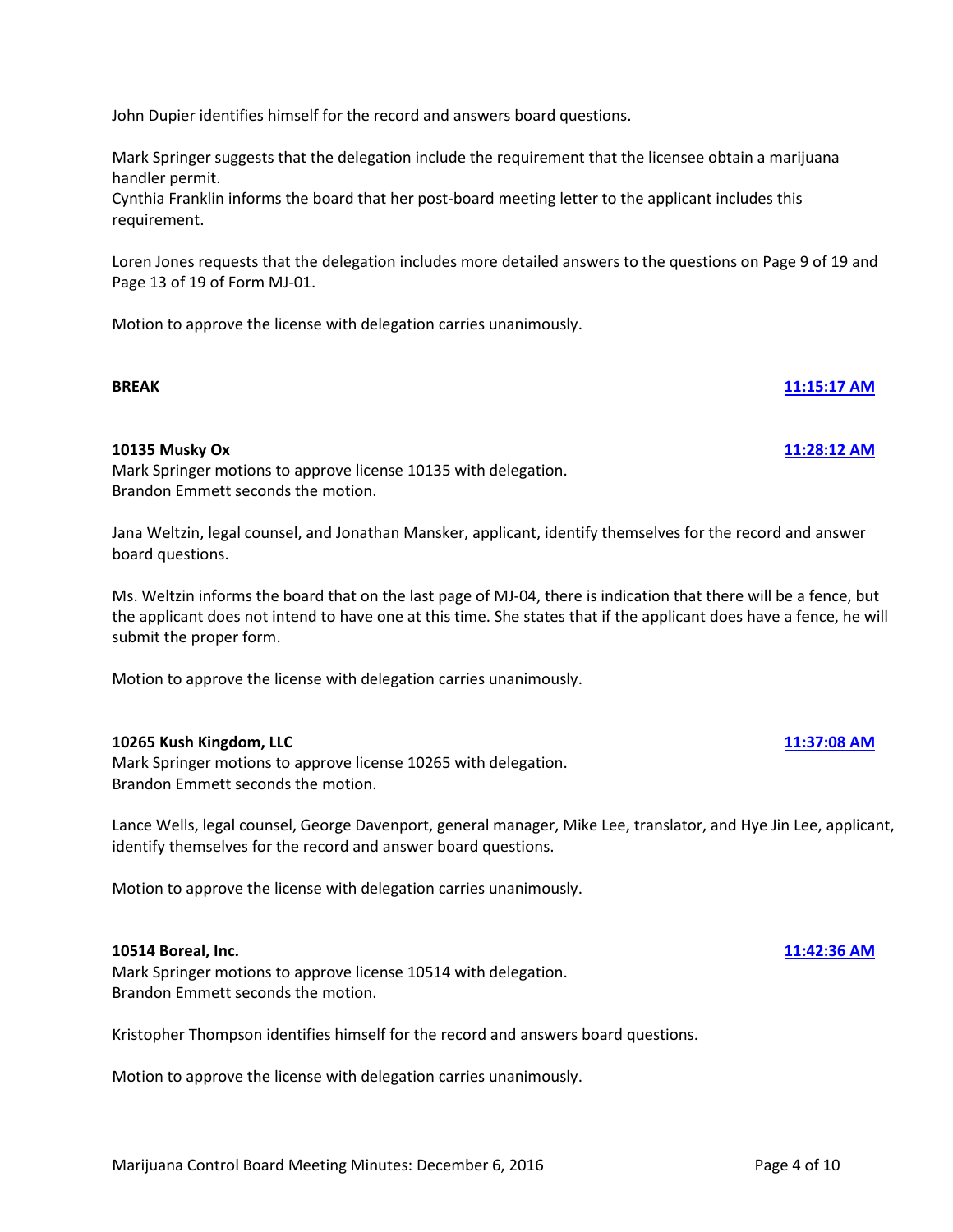### **New Limited Marijuana Cultivation Facility Applications**

#### **10024 Art's Alaskan Plantation [11:48:07 AM](ftr://?location="ABC Board"?date="06-Dec-2016"?position="11:48:07"?Data="64abf4d2")**

Mark Springer motions to approve license 10024 with delegation. Brandon Emmett seconds the motion.

Art Church, Jr. identifies himself for the record and answers board questions.

Loren Jones requests that the delegation include that the applicant submit the updated diagram that shows the site plan of the building and surrounding buildings.

Peter Mlynarik requests that the delegation include that the applicant provide more information for the last two questions on Page 2 of 19, Page 4, the first two questions on Page 5, the first question on Page 6, and Page 12 regarding liquid waste of MJ-01, and then on MJ-04, Page 5 regarding collecting the samples and segregating batches.

Motion to approve the license with delegation carries, 3-2 (Loren Jones and Peter Mlynarik vote No).

### **10063 Bob's Morning Bear Cultivation [12:04:57 PM](ftr://?location="ABC Board"?date="06-Dec-2016"?position="12:04:57"?Data="04940a62")**

Mark Springer motions to approve license 10063 with delegation. Brandon Emmett seconds the motion.

Brennan J. Norden, applicant, and Justin Jones, consultant from Denver Consulting Group, identify themselves for the record and answer questions.

Loren Jones clarifies for the record that the delegation will include adding the anticipated conditions that the Kenai Peninsula Borough requests for all applications if the KPB ends up requesting them for this application.

Motion to approve the license with delegation carries unanimously.

#### **10305 AK Bush Buds, LLC [12:15:19 PM](ftr://?location="ABC Board"?date="06-Dec-2016"?position="12:15:19"?Data="0bbd1816")**

Mark Springer motions to approve license 10305 with delegation. Brandon Emmett seconds the motion.

Lance Wells, legal counsel, and Tom Suter, applicant, identify themselves for the record and answer board questions.

Peter Mlynarik requests that the applicant provide more information on Page 5 of MJ-04 regarding collection of samples.

Motion to approve the license with delegation carries unanimously.

#### **10308 GreenDreams Cultivation [12:21:01 PM](ftr://?location="ABC Board"?date="06-Dec-2016"?position="12:21:01"?Data="7b2091d6")**

Mark Springer motions to approve license 10308 with delegation. Brandon Emmett seconds the motion.

Birchie Walter identifies himself for the record and answers board questions.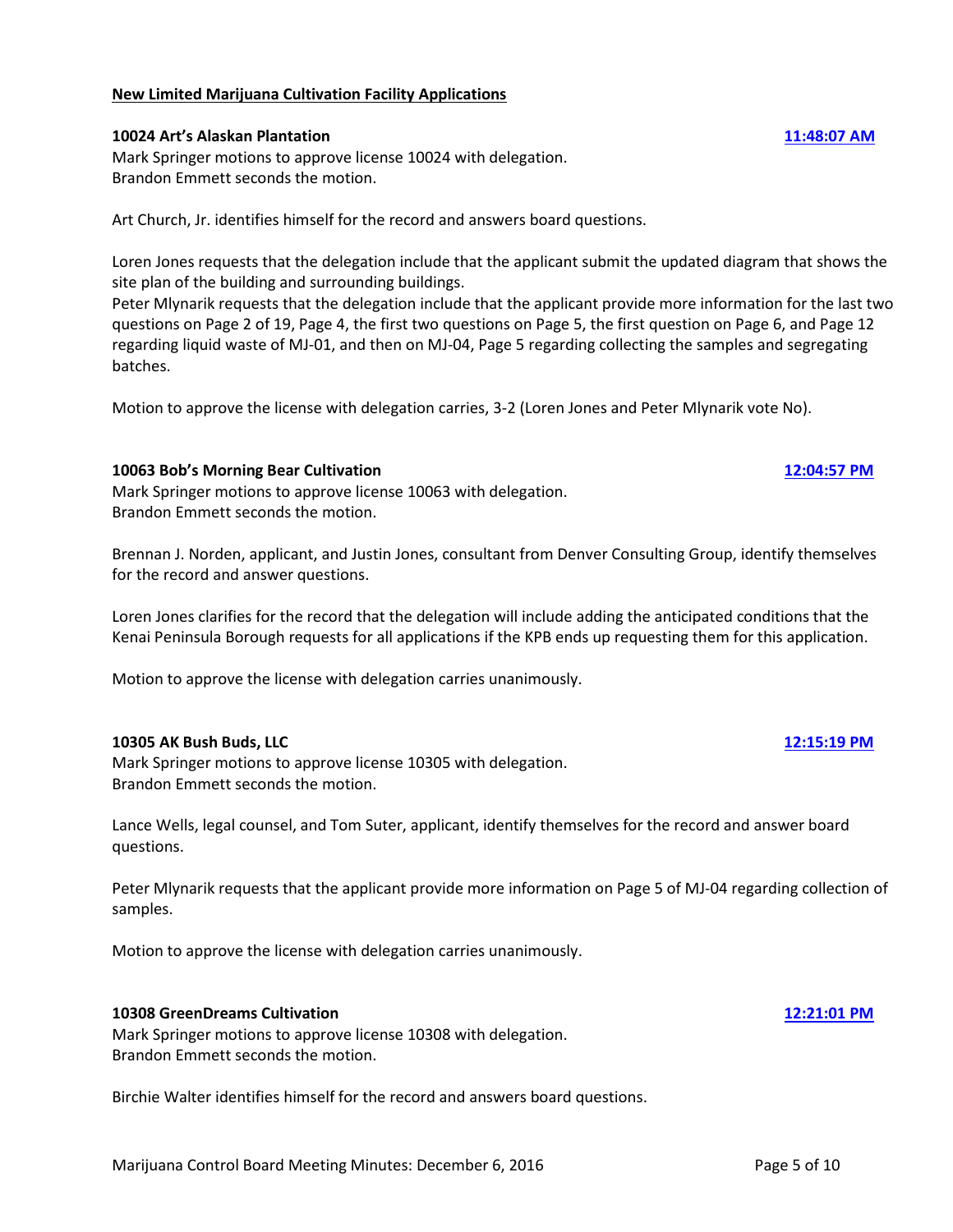Motion to approve the license with delegation carries unanimously.

# **LUNCH [12:25:32 PM](ftr://?location="ABC Board"?date="06-Dec-2016"?position="12:25:32"?Data="e6eaecec")**

### **New Marijuana Product Manufacturing Facility Applications**

### **10165 Good, LLC [1:45:44 PM](ftr://?location="ABC Board"?date="06-Dec-2016"?position="13:45:44"?Data="9fd1b7f9")**

Mark Springer motions to approve 10165 with delegation. Brandon Emmett seconds the motion. Brandon Emmett recues himself and removes his second. Loren Jones seconds the motion.

Greg Allison, director of sales and one of the founders, identifies himself for the record and answers board questions.

Mark Springer points out that Mr. Allison is not listed on the application at all. Greg Allison clarifies that he is not one of the owners; the owners are traveling.

Loren Jones voices concern about asking questions to an individual who is not one of the owners. He additionally voices concerns about the proposed product Vape Pen and its similarity to tobacco vape pens, which can be purchased by persons who are nineteen years of age.

Peter Mlynarik voices concern about the fact that there is nothing on the packaging that indicates the amount of THC in the pen, or whether or not it's reusable. He states that he is uncomfortable having someone answer the questions who isn't on any of the documents.

Loren Jones motions to defer any further decision and discussion until the February, 2017 meeting. Mark Springer seconds the motion. Motion to table the application until the February, 2017 meeting carries unanimously.

Brandon Emmett rejoins the meeting.

#### **10828 Glacier Extracts [2:05:09 PM](ftr://?location="ABC Board"?date="06-Dec-2016"?position="14:05:09"?Data="08d5ee38")**

Mark Springer motions to approve license 10828 with delegation. Brandon Emmett seconds the motion.

Jana Weltzin, legal counsel, and Cade Inscho, applicant, identify themselves for the record and answer board questions.

Brandon Emmett motions to approve all products listed for license 10828. Mark Springer seconds the motion.

Loren Jones voices concern about the CO2 Oil (Capsules) looking too much like medication and requests that approval of the products be with the delegation that the capsules be identifiable as a marijuana product.

Cade Inscho states that he can add a rice paper wrapping to the outside of the capsule that says "THC".

Both motions carry unanimously.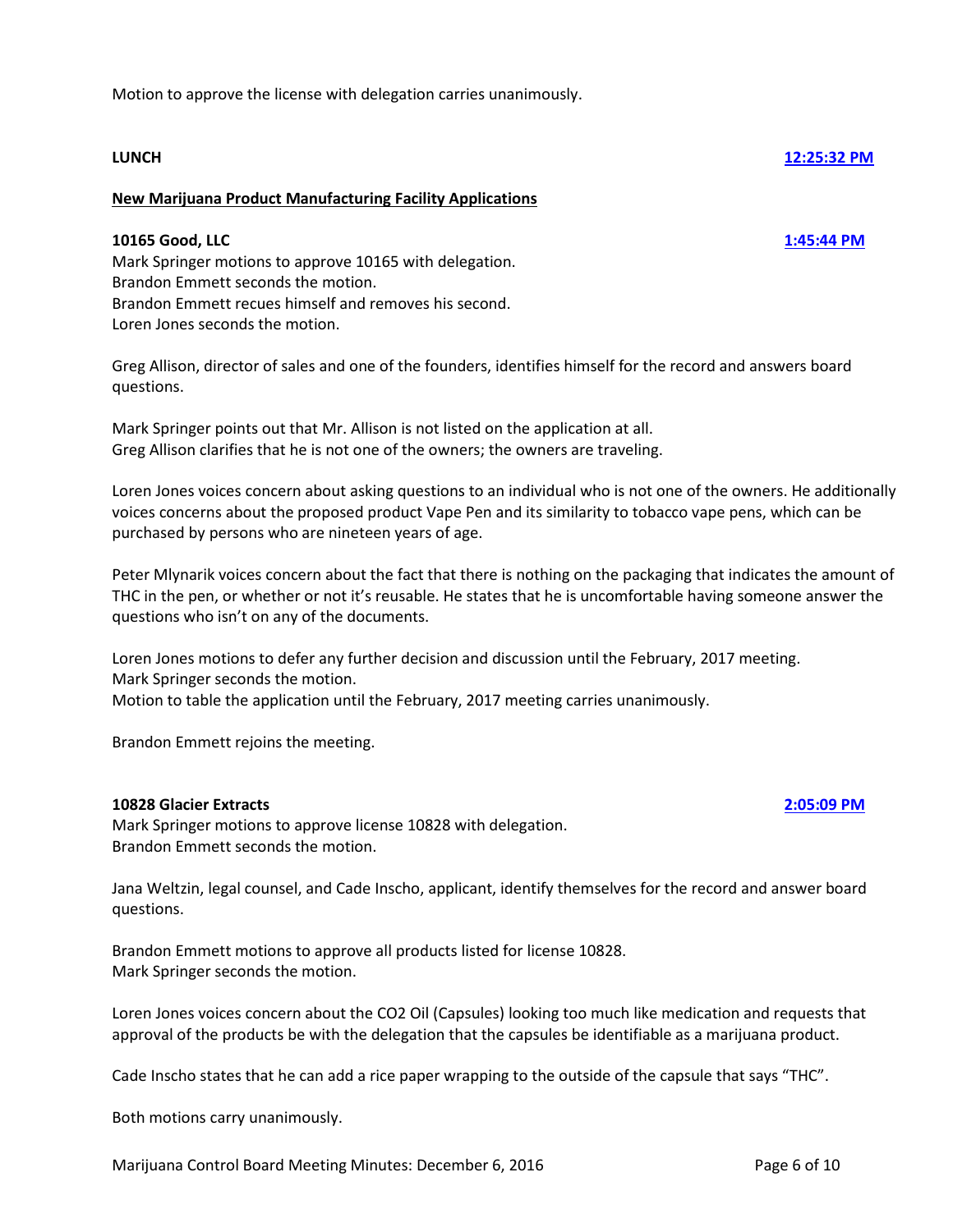#### **10886 Good Titrations [2:19:21 PM](ftr://?location="ABC Board"?date="06-Dec-2016"?position="14:19:21"?Data="0130cb3d")**

Brandon Emmett recuses himself from discussion as a board member and from voting.

Mark Springer motions to approve license 10886 with delegation. Nick Miller seconds the motion.

Jana Weltzin, legal counsel, and Brandon Emmett, applicant, identify themselves for the record and answer board questions.

Mark Springer motions to approve all products for license 10886. Nick Miller seconds the motion.

Both motions carry unanimously.

#### **10903 MoMo's Bakery [2:37:25 PM](ftr://?location="ABC Board"?date="06-Dec-2016"?position="14:37:25"?Data="7ca0f246")**

Brandon Emmett rejoins the meeting as a board member.

Mark Springer motions to approve license 10903 with delegation. Brandon Emmett seconds the motion.

Maureen Eberhardt, Pete Eberhardt, and Josh Fink identify themselves for the record and answer board questions.

Mark Springer motions to approve all proposed products for license 10903. Brandon Emmett seconds the motion.

Loren Jones and Peter Mlynarik voice concerns about lemon and caramel candies looking like regular candies.

Peter Mlynarik requests that the approval of the products would be with the delegation that the candies are wrapped in opaque packaging.

Both motions carry unanimously.

### **New Retail Marijuana Store Applications**

### **10138 Northern Lights Indoor Gardens, LLC [2:52:00 PM](ftr://?location="ABC Board"?date="06-Dec-2016"?position="14:52:00"?Data="0fa2cddb")**

Applicant is not present to answer board questions.

Mark Springer motions to table discussion of the application until the next meeting. Brandon Emmett seconds the motion. Motion carries unanimously.

Loren Jones requests that staff look over MJ-01 again before the next meeting, as many of the answers mention cultivation, which is what most of his questions are about.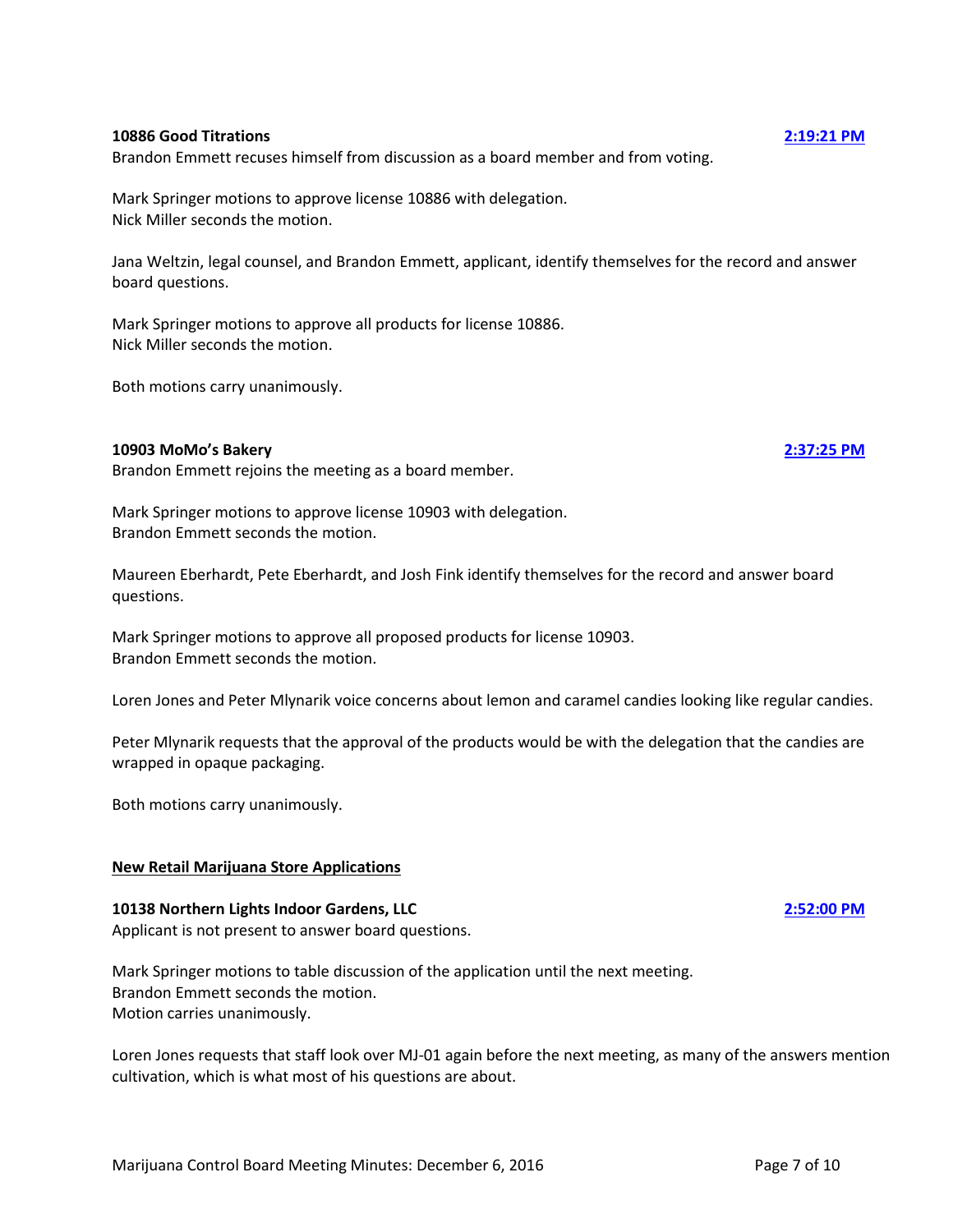#### **10236 AlaskaSense, LLC [2:54:37 PM](ftr://?location="ABC Board"?date="06-Dec-2016"?position="14:54:37"?Data="19fff78b")**

Mark Springer motions to approve license 10236 with delegation. Brandon Emmett seconds the motion.

Evan Neal, director of operations, Thomas Gorman, operations manager, Smadar Warden, applicant, Jessica Smith, assistant for Lance Wells, and Lance Wells, legal counsel, identify themselves for the record and answer board questions.

Loren Jones requests that the delegation include that the applicant amend MJ-01 to reflect that the retail marijuana store will not be transporting the marijuana from the cultivation facility.

Motion to approve the license with delegation carries unanimously.

#### **10267 AM Delight [3:04:44 PM](ftr://?location="ABC Board"?date="06-Dec-2016"?position="15:04:44"?Data="20848e5c")**

Mark Springer motions to approve license 10267 with delegation. Brandon Emmett seconds the motion.

Angela Robinson, applicant, identifies herself for the record and answers board questions. She states that she will strike the last sentence of the first question on Page 3 of 19 of MJ-01 that says that records of individuals will be kept.

Motion to approve the license with delegation carries unanimously.

# **BREAK [3:16:39 PM](ftr://?location="ABC Board"?date="06-Dec-2016"?position="15:16:39"?Data="50bbfa6b")**

#### **10831 High Bush Buds [3:27:56 PM](ftr://?location="ABC Board"?date="06-Dec-2016"?position="15:27:56"?Data="46ddb0ee")**

Mark Springer motions to approve license 10831 with delegation. Brandon Emmett seconds the motion.

Sarah Oates informs the board that this is an establishment within the Kenai Peninsula Borough, and that the borough has not yet provided a response, but there will likely be the same three conditions requested. Mark Springer amends his motion to have the delegation include approval of the anticipated borough conditions.

Jana Weltzin, legal counsel, and Patricia Patterson, applicant, identify themselves for the record and answer board questions.

Peter Mlynarik requests that the delegation include that the answer to the last question on Page 11 of 19 of MJ-01 mention a marijuana handler permit.

Motion to approve the license with delegation carries unanimously.

#### **10837 Hillside Natural Wellness [3:36:57 PM](ftr://?location="ABC Board"?date="06-Dec-2016"?position="15:36:57"?Data="8a06f0da")**

Mark Springer motions to approve license 10837 with delegation. Brandon Emmett seconds the motion.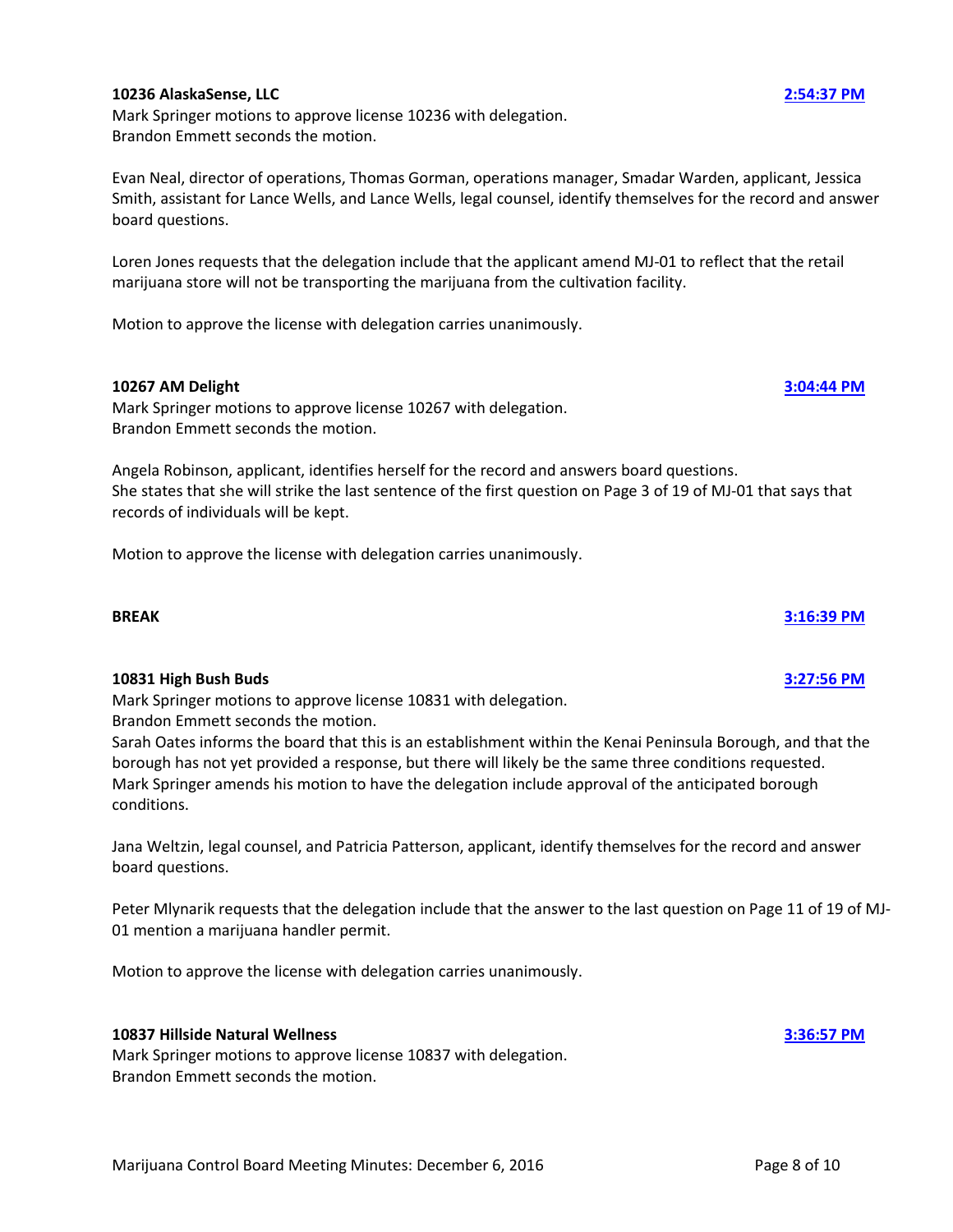Jana Weltzin, legal counsel, and Cade Inscho and Dr. (Matthew) Peterson, applicants, identify themselves for the record and answer board questions.

Motion to approve the license with delegation carries unanimously.

#### **10864 AK Fuzzy Budz [3:52:02 PM](ftr://?location="ABC Board"?date="06-Dec-2016"?position="15:52:02"?Data="0bc394c1")**

Mark Springer motions to approve license 10864 with delegation. Brandon Emmett seconds the motion.

Rich Beasley, representative for the applicant, and James Millhouse, applicant, identify themselves for the record and answer board questions. They state that their store will be operating by appointment only.

Motion to approve the license with delegation carries unanimously.

### **10873 The Stoney Moose [4:02:05 PM](ftr://?location="ABC Board"?date="06-Dec-2016"?position="16:02:05"?Data="277f6f9a")**

Mark Springer motions to approve license 10873 with delegation. Brandon Emmett seconds the motion.

Mark Woodward, applicant, identifies himself for the record and answers board questions.

Loren Jones asks the staff's question about waste disposal.

Mark Woodward elaborates his processes. The board members agree that his explanation would be considered an acceptable method of waste disposal.

Mark Springer and Peter Mlynarik remind the applicant that they are not licensing any consumption areas at this time.

Motion to approve the license with delegation carries unanimously.

#### **10883 Rainforest Cannabis [4:15:38 PM](ftr://?location="ABC Board"?date="06-Dec-2016"?position="16:15:38"?Data="2af892ff")**

Mark Springer motions to approve license 10883 with delegation. Brandon Emmett seconds the motion.

Mark Springer motions to table the application until the next meeting. Brandon Emmett seconds the motion. Motion to table until the February, 2017 meeting carries unanimously.

#### **10890 True North Cannabis [4:17:42 PM](ftr://?location="ABC Board"?date="06-Dec-2016"?position="16:17:42"?Data="5cb5921e")**

Mark Springer motions to approve license 10890 with delegation. Brandon Emmett seconds the motion.

Jana Weltzin, legal counsel, and Michael Ward, applicant, identify themselves for the record and answer board questions.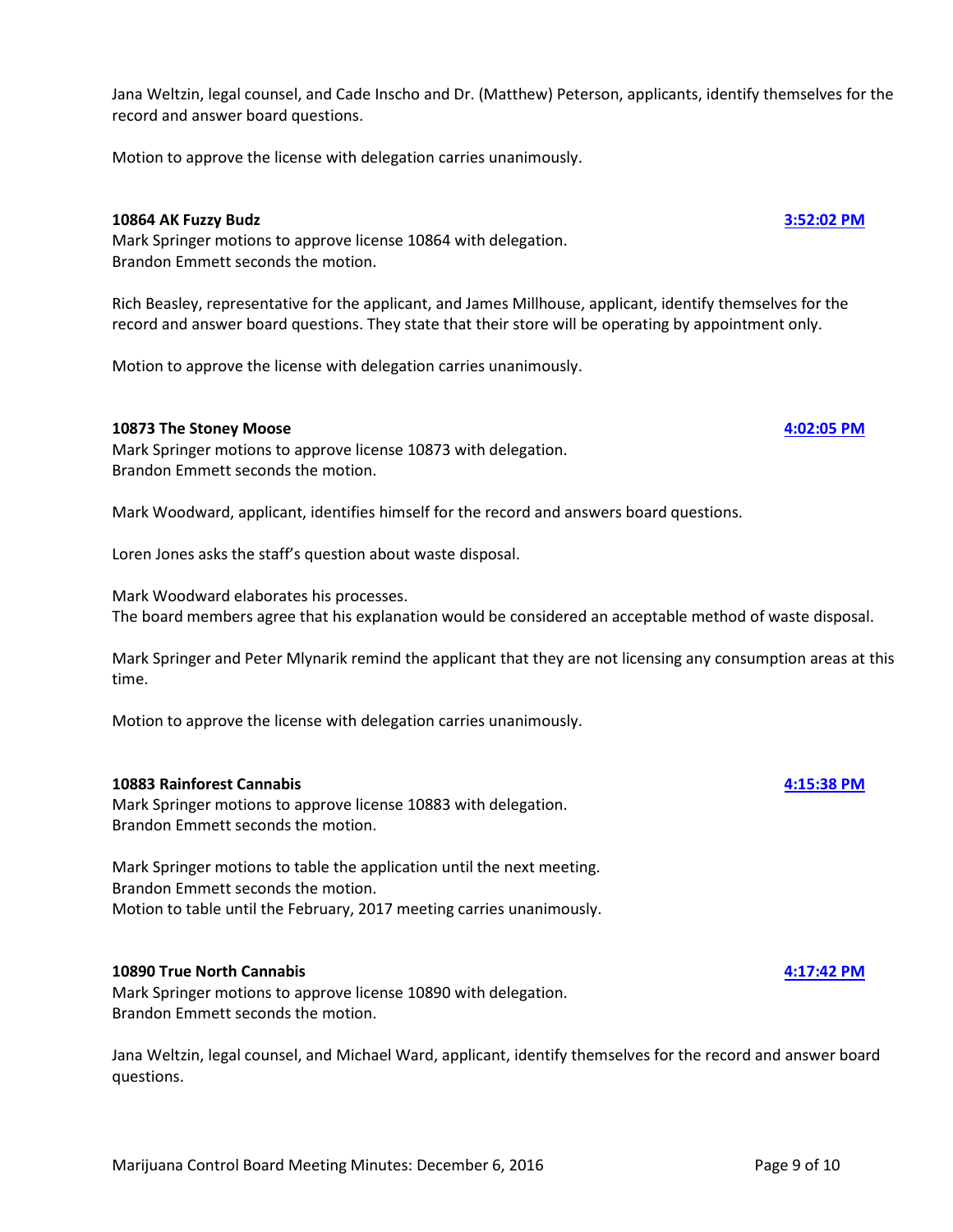Jana Weltzin clarifies for the record that there is not a lobby, just an arctic entry, and that there will not be a public rear entrance as indicated in MJ-03 on Page 2 of 6.

Peter Mlynarik requests that the applicant adds that all visitors will have visitor badges in MJ-01 on Page 2 of 19, second question.

Motion to approve the license with delegation carries unanimously.

### **10975 Satori [4:23:38 PM](ftr://?location="ABC Board"?date="06-Dec-2016"?position="16:23:38"?Data="50783048")**

Mark Springer motions to approve license 10975 with delegation. Brandon Emmett seconds the motion.

Jana Weltzin, legal counsel, and Andrew Baker, applicant, identify themselves for the record and answer board questions.

Peter Mlynarik requests that the applicant adds that all visitors will have visitor badges in MJ-01 on Page 2 of 19, second question.

Motion to approve the license with delegation carries unanimously.

**Adjourn [4:27:37 PM](ftr://?location="ABC Board"?date="06-Dec-2016"?position="16:27:37"?Data="01f08064")**

Mark Springer motions to adjourn. Brandon Emmett seconds the motion. None opposed.

Minutes reviewed and approved by:

be K. Frankl

Cynthia A. Franklin Director

Sarah D. Oates Program Coordinator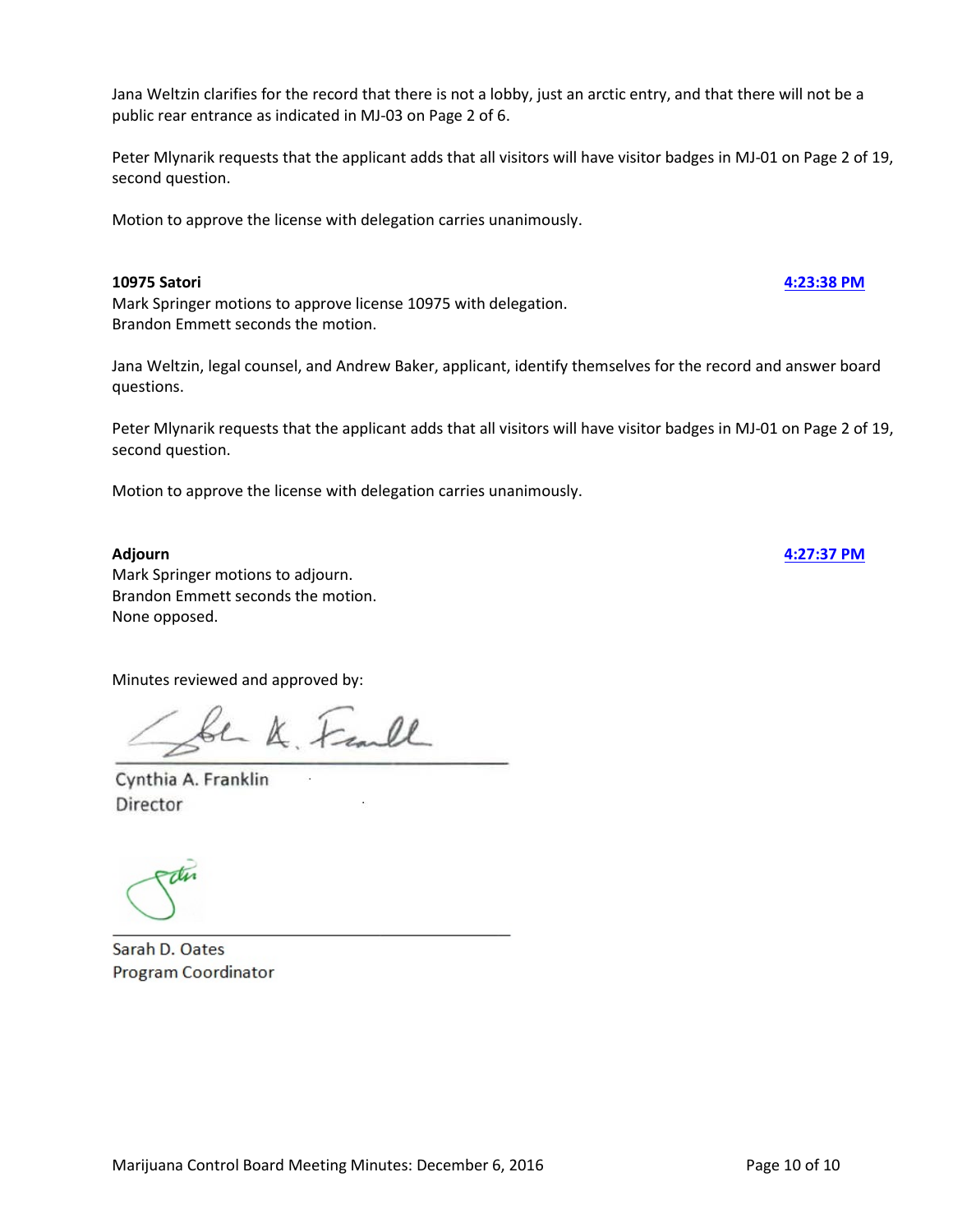



## **Department of Commerce, Community,**

**and Economic Development**

ALCOHOL & MARIJUANA CONTROL OFFICE 550 West 7<sup>th</sup> Avenue, Suite 1600 Anchorage, AK 99501 Main: 907.269.0350

**Marijuana Control Board Meeting Minutes December 7, 2016 Third Judicial District Snowden Training Center 820 W 4th Avenue Anchorage, Alaska**

### \*Meeting minutes are 45 minutes fast (actual start time is 9:25am)

#### **Board Members Present:**

Peter Mlynarik, Public Safety Member Mark Springer, Rural Member Brandon Emmett, Industry Member Loren Jones, Public Health Member Nick Miller, Industry Member

#### **Staff Members Present:**

Cynthia Franklin, Director Sarah Oates, Program Coordinator Jed Smith, Local Government Specialist

#### **Legal Counsel Present:**

Harriet Milks, Assistant Attorney General

#### **Call to Order [10:11:02 AM](ftr://?location="ABC Board"?date="07-Dec-2016"?position="10:11:02"?Data="2fb029db")**

Cynthia Franklin reminds the board that staff does look at answers provided in operating plans, **[10:11:21 AM](ftr://?location="ABC Board"?date="07-Dec-2016"?position="10:11:21"?Data="70cd273e")** and that it is ultimately the board's job to determine if an answer is adequate or not. She additionally states that often times, requests for better answers are made in incomplete letters sent by staff prior to bringing an application to the board.

Mark Springer motions to suspend the rules to consider the application for Good, LLC. Brandon Emmett seconds the motion. None opposed.

**Agenda [10:17:25 AM](ftr://?location="ABC Board"?date="07-Dec-2016"?position="10:17:25"?Data="f2b1c02e")**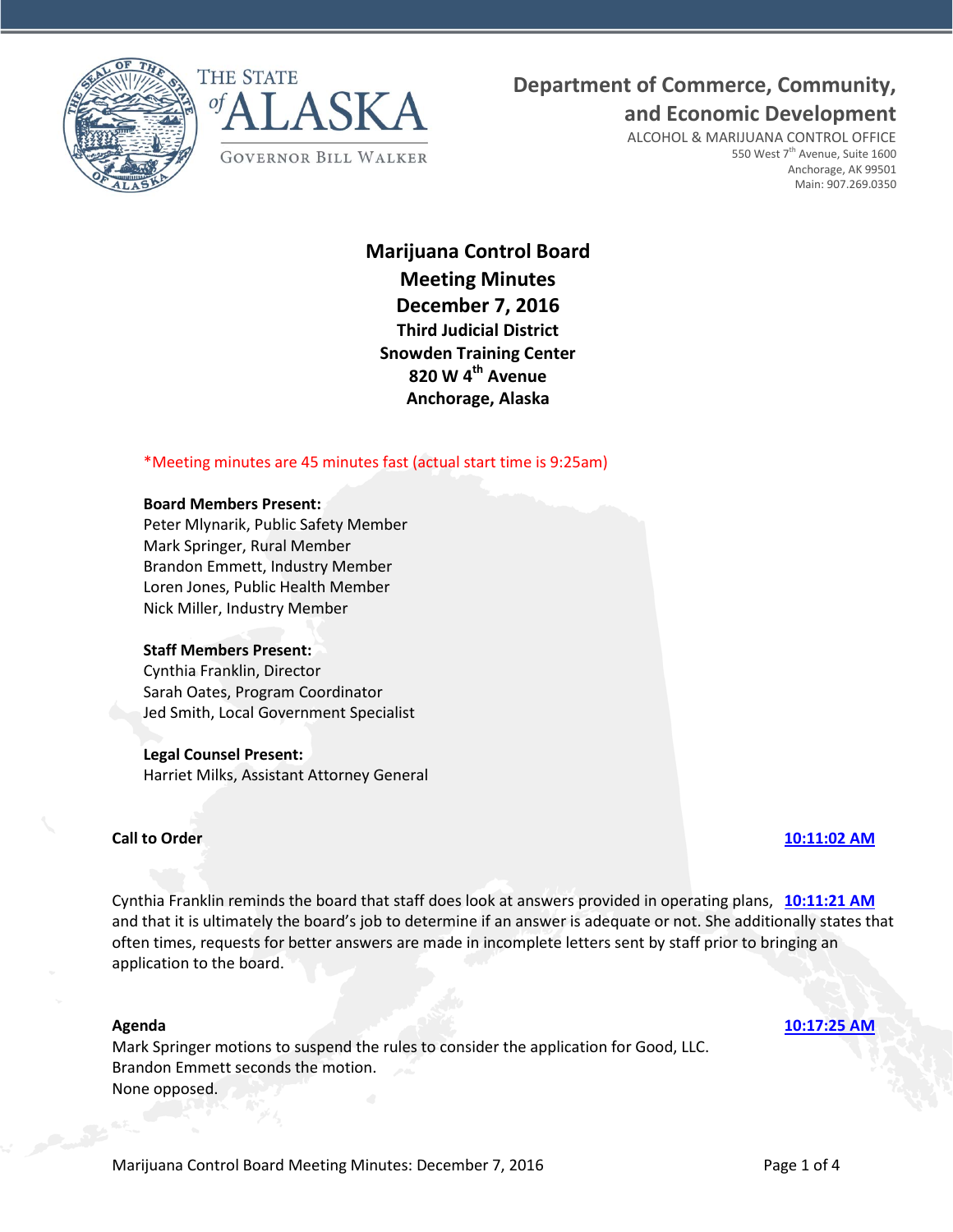#### **10165 Good, LLC [10:18:09 AM](ftr://?location="ABC Board"?date="07-Dec-2016"?position="10:18:09"?Data="04a48510")**

Brandon Emmett recuses himself from discussion and voting of the application.

Christian Hood, applicant, identifies herself for the record and answers board questions.

Cynthia Franklin reminds listeners that applicants are required to appear at board meetings that they are scheduled for, and that they should not depend on a second consecutive day of board meetings anymore.

Peter Mlynarik requests that the delegation include the requirement that the applicant indicate in the application that the label will show the percent of THC for Vape Pen with Oil.

Mark Springer motions to approve license 10165 with delegation and all proposed products. Nick Miller seconds the motion.

Loren Jones motions to amend the motion to pull the Vape Pen with Oil to review separately. Mark Springer seconds the motion. None opposed.

Loren Jones voices concerns about the fact that this product is for the entire pen and not just a cartridge, which is very similar to a tobacco vape pen that can be purchased by nineteen-year-olds.

Loren Jones motions to not approve the product Vape Pen with Oil. Mark Springer seconds the motion. Motion fails, 2-2 (Mark Springer and Nick Miller vote No, product is approved).

Motion to approve the license with delegation and all products carries, 3-1 (Peter Mlynarik votes No).

Brandon Emmett rejoins the meeting.

#### **10883 Rainforest Cannabis [10:43:52 AM](ftr://?location="ABC Board"?date="07-Dec-2016"?position="10:43:52"?Data="e32b1f45")**

Jason Kolanko identifies himself for the record, states that he had an emergency yesterday, and requests that the board review his application today.

Loren Jones motions to bring Tab 26 back up. Mark Springer seconds the motion.

None opposed.

Mark Springer motions to approve license 10883 with delegation. Brandon Emmett seconds the motion.

Loren Jones clarifies for the record that if the board approves this application, they are not approving anything relating to on-site consumption.

Motion to approve the license with delegation carries unanimously.

#### **Enforcement Update [10:49:01 AM](ftr://?location="ABC Board"?date="07-Dec-2016"?position="10:49:01"?Data="b671b1d1")**

The board discusses enforcement issues related to advertising.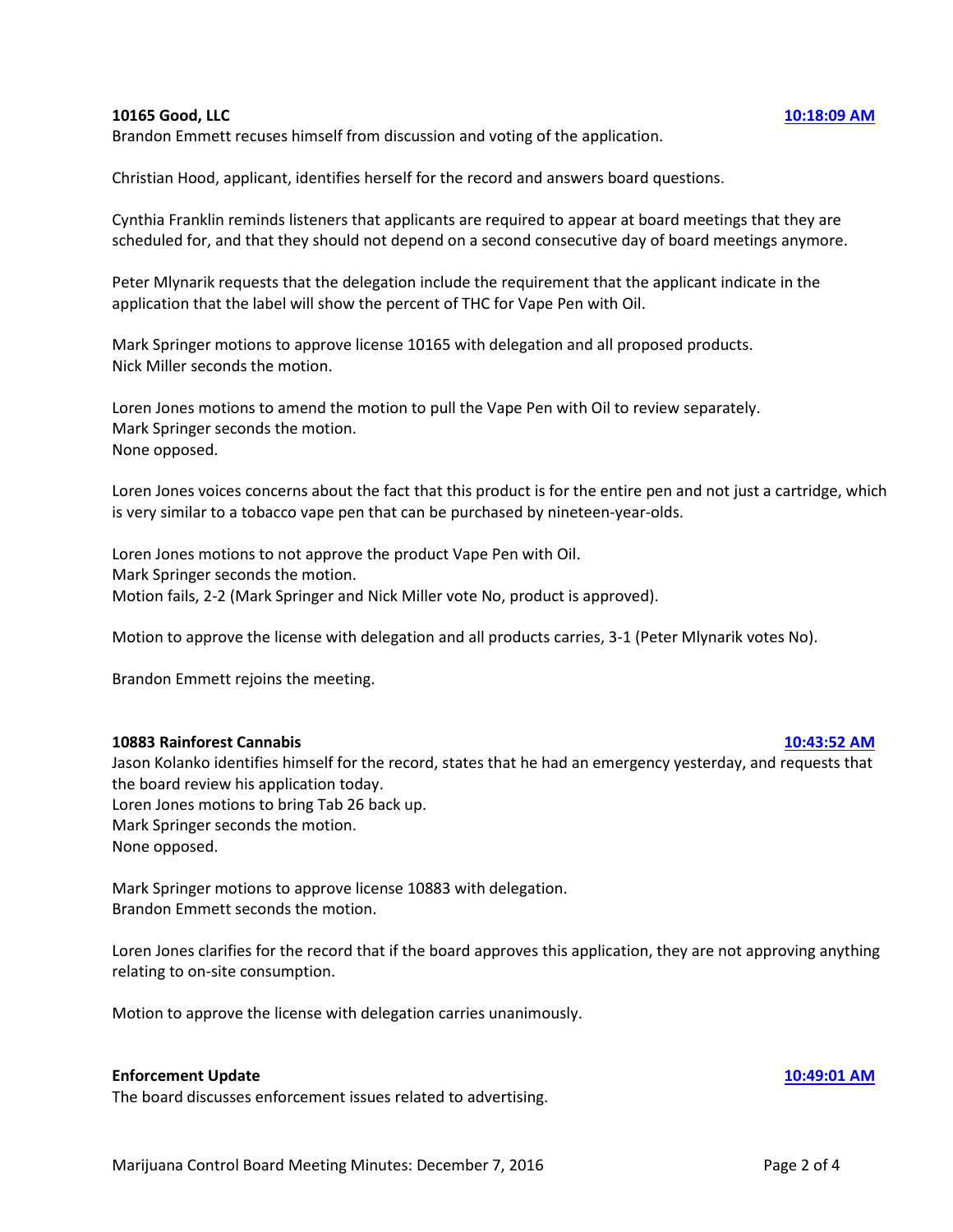Brandon Emmett states that he does not see any prohibitions in the current regulations regarding an establishment having its logo in print media.

Harriet Milks reminds the board that they are still operating under the guidance of the federal government through the Cole Memo, and that in this case, it probably wouldn't be a good idea for licensees to push the envelope.

The board members discuss whether or not a logo is considered an advertisement.

James Hoelscher voices concerns about the lack of a definition of advertisement leading to logos and advertising everywhere.

Harriet Milks states that it could be argued that 3 AAC 306.360(b) and (e) would apply to all marijuana establishments and not just to retail marijuana stores.

Harriet Milks recommends defining "logo" and "advertisement" in regulation.

Peter Mlynarik motions to open a regulation project regarding advertisement and definition of terms like "advertisement" and "logo".

Loren Jones seconds the motion.

Motion carries, 3-2 (Nick Miller and Brandon Emmett vote No).

### **10138 Northern Lights Indoor Gardens, LLC [11:28:44 AM](ftr://?location="ABC Board"?date="07-Dec-2016"?position="11:28:44"?Data="b4a95cba")**

Mark Springer motions to suspend the rules to consider the application for Northern Lights Indoor Gardens. Brandon Emmett seconds the motion. None opposed.

Mark Springer motions to approve license 10138 with delegation. Brandon Emmett seconds the motion. No vote.

Michael Daly, applicant, identifies himself for the record and answers board questions.

Loren Jones voices concerns about the fact that most of the application reads like one from a cultivation facility.

Mark Springer motions to table the application until the February, 2017 meeting to allow the applicant to amend the operating plan so that it clearly show that this is for a retail marijuana store and not a cultivation facility.

Brandon Emmett seconds the motion. Motion carries, 4-1 (Loren Jones votes No).

#### **BREAK [11:47:01 AM](ftr://?location="ABC Board"?date="07-Dec-2016"?position="11:47:01"?Data="06d010f3")**

#### **Marijuana Mailbox [11:53:31 AM](ftr://?location="ABC Board"?date="07-Dec-2016"?position="11:53:31"?Data="120a8e48")**

The board points out a couple of the emails received. No action taken.